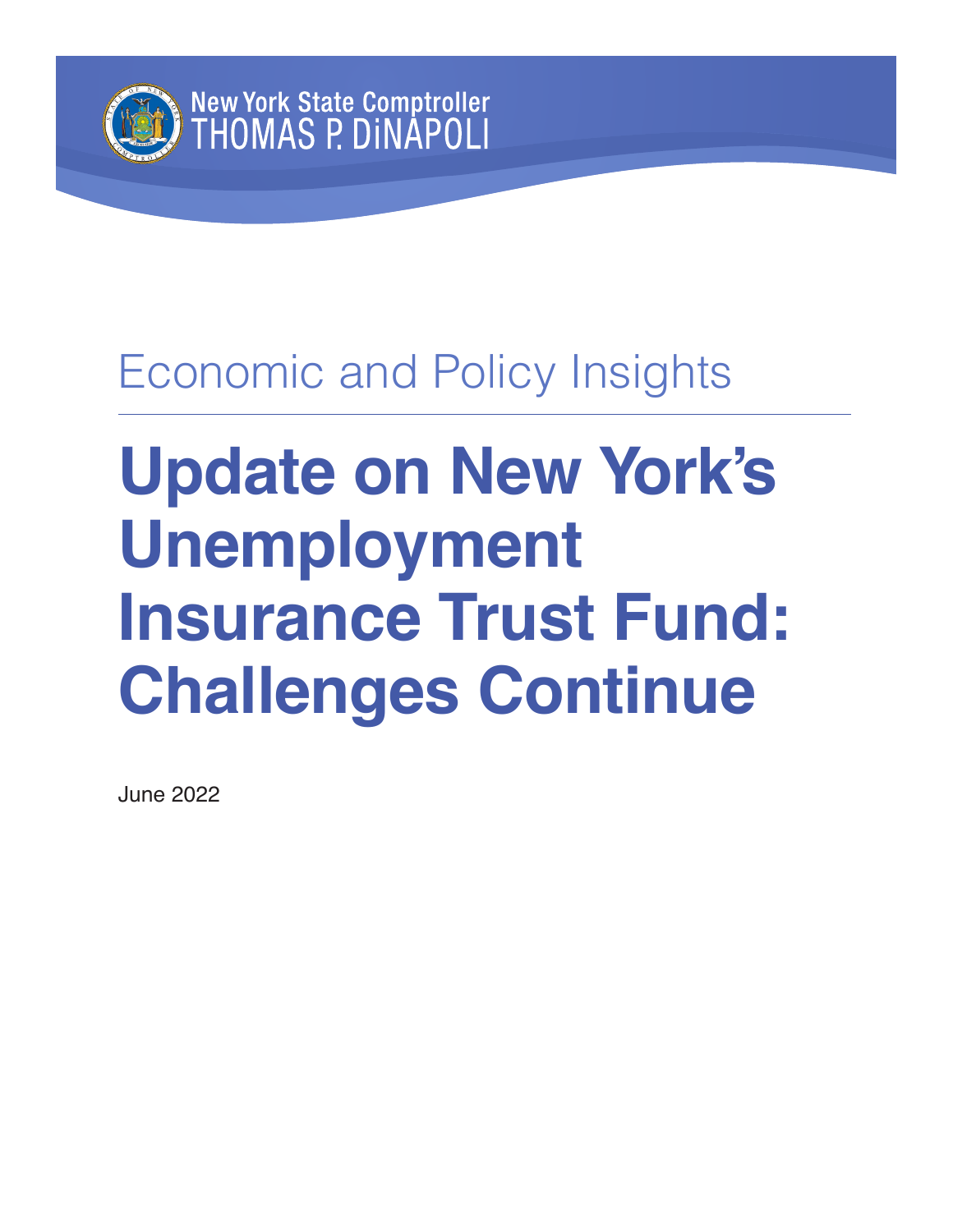<span id="page-1-0"></span>Devastating job losses caused by the COVID-19 pandemic led to a record number of unemployment insurance (UI) claims in New York and other states. Benefits paid through such claims are part of the safety net, and are financed with federal and state payroll taxes collected from employers. As detailed by the Office of the State Comptroller in a September 2021 [report,](https://www.osc.state.ny.us/files/reports/pdf/unemployment-insurance-trust-fund.pdf) New York's UI fund did not have sufficient funds to pay the surging claims, and began to borrow from the federal government starting in May 2020.

While many states had to borrow from the federal government to support UI claims, New York is one of only seven states or territories with UI funds that continue to be in debt to the federal government, and the size of the outstanding loan balance—\$8.1 billion—is second only to California. In May 2022, New York State paid \$1.2 billion of its federal loan, but New York's UI debt has remained stubbornly high despite steady employment gains and State tax rates that have already increased to maximum permissible levels. If New York's outstanding balance is not fully repaid by November 10, 2022, interest costs will mount, as will the federal portion of employers' 2022 tax bills. Absent any significant federal or State action, employer costs will continue to grow, potentially impeding the State's employment recovery amid growing economic uncertainty.

## **The Federal Loan**

Pandemic-related unemployment claims surged during the COVID-19 economic shutdown and reached unprecedented levels; as a result, New York has drawn advances from the federal Unemployment Trust Fund (UTF) since May 2020 when its UI fund initially ran out of funds for paying benefits. The loan balance reached as high as \$10.2 billion in March 2021, declined and then plateaued to an average \$9.3 billion from September 2021 through April 2022. After a series of large repayments, the balance dropped to \$8.[1](#page-6-0) billion by May 31, 2022, as shown in Figure 1.<sup>1</sup>

#### **FIGURE 1**



#### **New York's Monthly UTF Loan Balance During the COVID-19 Pandemic**

Sources: U.S. Department of Labor; U.S. Department of Treasury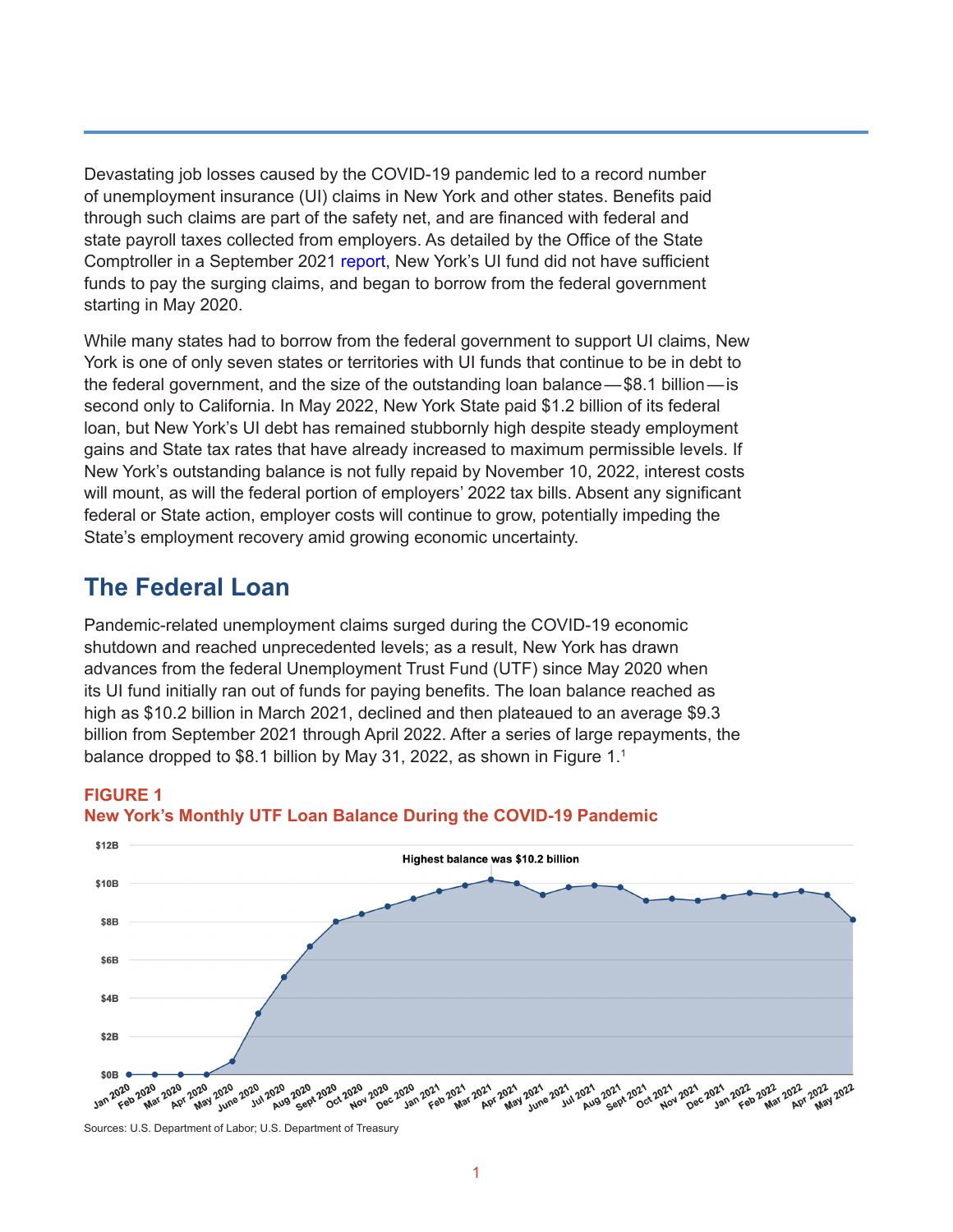<span id="page-2-0"></span>Interest due on New York's advance has been limited to date because of federal pandemic legislation waiving such payments. The Families First Coronavirus Response Act first waived interest accrued on loans through December 2020. This date was extended by the Consolidated Appropriations Act/Continued Assistance Act and the American Rescue Plan (ARP) Act and the waiver ultimately lasted through September 6, 2021. Interest due from New York for the remainder of federal fiscal year (FFY) [2](#page-6-0)021 (which ran through September 30, 2021) totaled \$13.5 million.<sup>2</sup> Payment of this interest was largely deferred, with only \$[3](#page-6-0).4 million paid.<sup>3</sup> As of May 31, New York has accrued \$113.4 million in interest due in FFY 2022 and will also pay an additional \$3.4 million for interest accrued during 2021, for a total of \$116.8 million in interest for FFY 2022.

# **Balance Remains High Despite Recovery and Increased UI Tax Collections**

New York's ability to repay the federal loan is directly tied to the strength of its economic recovery and the tax rates levied on employers. State UI tax rates vary based on employers' payroll, UI benefits paid to former employees and the size of the State UI fund balance. Collections of UI taxes are deposited to the State's fund for the payment of benefits. Although unemployment decreased dramatically in 2021, total benefit payments remained greater than total UI tax collections, contributing to the persistently high balance in New York's outstanding loan.

#### **Fewer Unemployed Individuals, Claims and Benefits Paid**

Over the last year, improved employment in New York State has resulted in fewer unemployed individuals, UI claims and accompanying benefit payments. Since April 2020, New York State has added over 1.5 million jobs, recovering over 77 percent of jobs lost.<sup>4</sup> After reaching a high of 16.5 percent in May 2020, the State unemployment rate has declined steadily to 4[.5](#page-6-0) percent in April 2022.<sup>5</sup> UI claims in New York have decreased significantly in tandem with falling unemployment. In the first quarter of 2020, unemployed individuals totaled 403,000 and \$829.4 million in regular UI benefits were paid. These numbers increased dramatically in the next quarter to 1.4 million unemployed individuals (a 248 percent rise) and \$6.5 billion in benefit payments (682 percent). These high levels fell significantly by the end of 2020 and throughout 2021. In the first quarter of 2021, there were 850,000 unemployed individuals, decreasing to 505,000 in the fourth quarter, with commensurate benefits paid declining from \$1.54 billion to \$643 million. Moreover, first payments declined from more than 1.5 million in the second quarter of 2020 to 88,437 by the fourth quarter of 2021.<sup>[6](#page-6-0)</sup>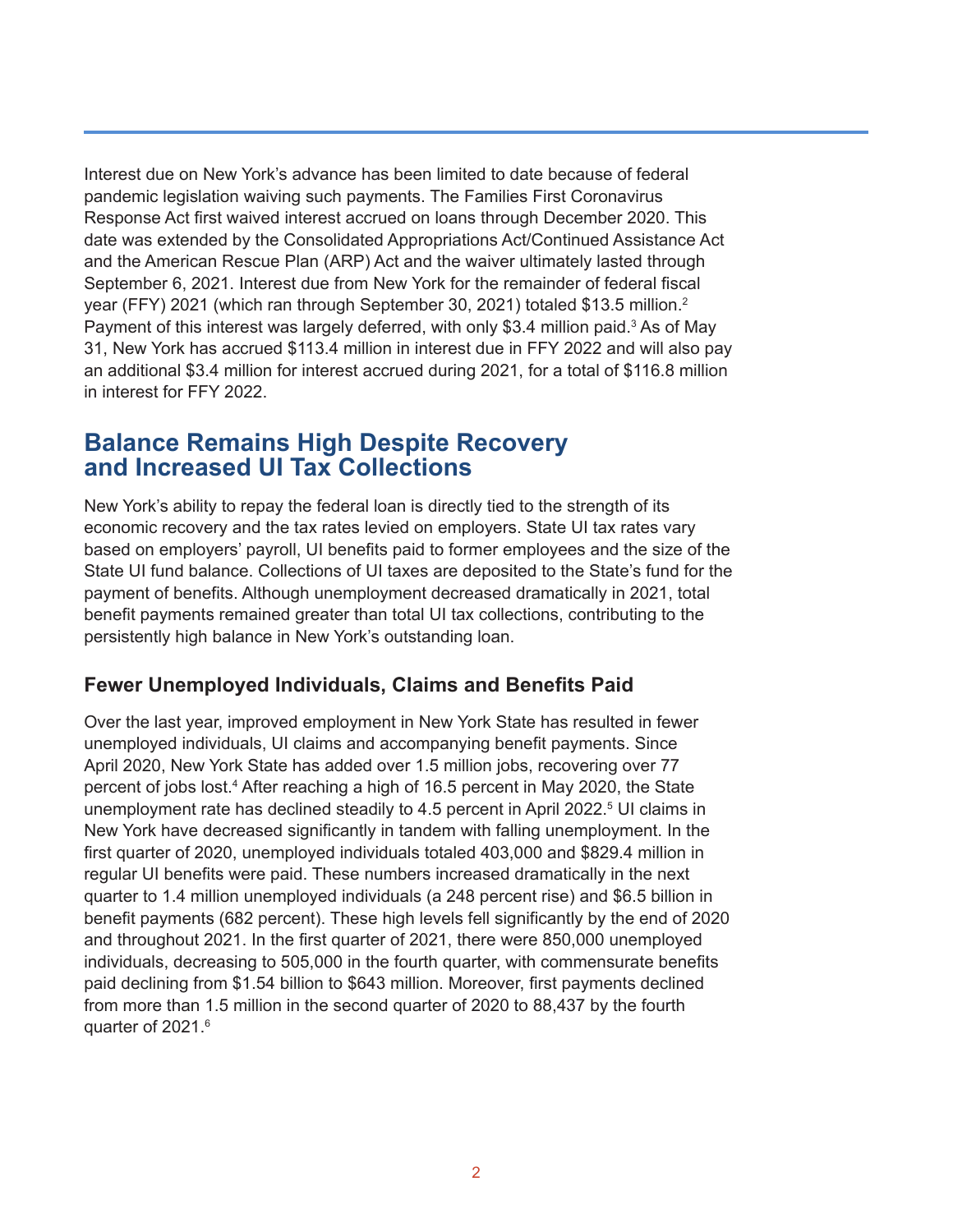#### <span id="page-3-0"></span>**Greater UI Tax Collections**

State UI tax rates increased in 2021 from the prior year; combined with employment growth, these increases have bolstered tax collections by more than 54 percent from \$2.1 billion in 2020 to \$3.2 billion in 2021. These revenues are used to fund benefit payments and pay down outstanding balances.<sup>7</sup>

As shown in Figure 2, even though regular UI benefit payments decreased by almost \$10 billion in 2021 and tax collections increased by more than \$1.1 billion, total benefit payments remained greater than total tax collections, at \$4.4 billion compared to \$3.2 billion. As a result, New York's UI fund continues to draw loans from the federal UTF. In 2021, the size of these loans decreased by almost two-thirds and repayments increased more than tenfold compared to 2020.<sup>8</sup> Nevertheless, repayments have not yet been sufficient to significantly address the high level of borrowing required in 2020 and the State UI fund continues to draw advances in 2022.

New York's large repayments in May 2022, however, indicate greater movement towards paying down its current advance. If the overall trend of decreasing UI benefit payments continues, or such payments remain at recent levels, and UI tax collections continue to increase (even with typical quarterly variation), New York will be able to continue taking fewer advances and making larger repayments.

|                                                     | <b>UI Tax</b><br><b>Collections</b> | <b>UI Benefits</b><br>Paid | <b>Difference</b> | <b>Outstanding Loan</b> |                 |                   |  |  |  |  |
|-----------------------------------------------------|-------------------------------------|----------------------------|-------------------|-------------------------|-----------------|-------------------|--|--|--|--|
|                                                     |                                     |                            |                   | <b>Repayments</b>       | <b>Advances</b> | <b>Difference</b> |  |  |  |  |
| Ul Trust Fund Balance on January 1, 2020: \$2,651.5 |                                     |                            |                   |                         |                 |                   |  |  |  |  |
| 2020                                                |                                     |                            |                   |                         |                 |                   |  |  |  |  |
| 1st                                                 | \$216.5                             | \$829.4                    | (\$613.0)         | \$0.0                   | \$0.0           | \$0.0             |  |  |  |  |
| 2 <sub>nd</sub>                                     | \$1,321.9                           | \$6,488.2                  | (\$5,166.4)       | \$86.9                  | \$3,301.5       | (\$3,214.6)       |  |  |  |  |
| 3rd                                                 | \$317.6                             | \$5,211.4                  | (\$4,893.9)       | \$67.2                  | \$4,814.0       | (\$4,746.8)       |  |  |  |  |
| 4th                                                 | \$220.5                             | \$1,802.3                  | (\$1,581.8)       | \$107.5                 | \$1,387.5       | (\$1,280.0)       |  |  |  |  |
| <b>Total</b>                                        | \$2,076.4                           | \$14,331.4                 | (\$12,255.0)      | \$261.6                 | \$9,503.0       | (\$9,241.4)       |  |  |  |  |
| Ul Trust Fund Balance on January 1, 2021: \$474.6   |                                     |                            |                   |                         |                 |                   |  |  |  |  |
| 2021                                                |                                     |                            |                   |                         |                 |                   |  |  |  |  |
| 1st                                                 | \$176.2                             | \$1,541.7                  | (\$1,365.5)       | \$312.0                 | \$1,317.2       | (\$1,005.2)       |  |  |  |  |
| 2 <sub>nd</sub>                                     | \$1,924.7                           | \$1,251.5                  | \$673.2           | \$1,248.7               | \$762.4         | \$486.3           |  |  |  |  |
| 3rd                                                 | \$640.3                             | \$965.5                    | (\$325.1)         | \$1,396.4               | \$781.9         | \$614.5           |  |  |  |  |
| 4th                                                 | \$466.4                             | \$643.0                    | (\$176.6)         | \$344.1                 | \$533.0         | (\$188.9)         |  |  |  |  |
| <b>Total</b>                                        | \$3,207.6                           | \$4,401.7                  | (\$1,194.0)       | \$3,301.2               | \$3,394.4       | (\$93.2)          |  |  |  |  |
| Ul Trust Fund Balance on January 1, 2022: \$73.8    |                                     |                            |                   |                         |                 |                   |  |  |  |  |
| 2022                                                |                                     |                            |                   |                         |                 |                   |  |  |  |  |
| 1st                                                 | \$425.7                             | \$715.8                    | (\$290.1)         | \$299.1                 | \$574.0         | (\$274.9)         |  |  |  |  |

#### **FIGURE 2**

### **New York's UI Experience During the COVID-19 Pandemic** (in millions)

Source: U.S. Department of Labor, Employment and Training Administration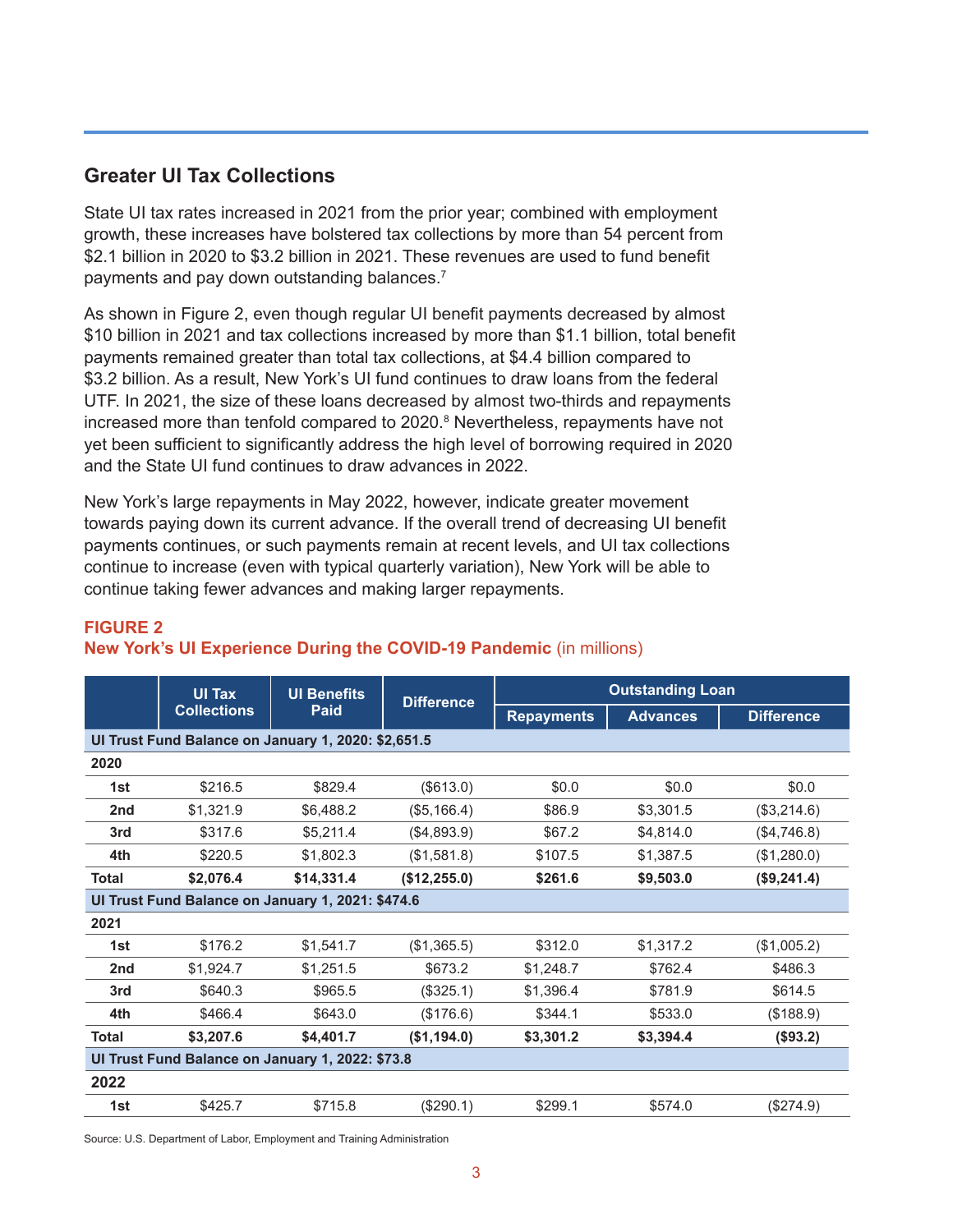# <span id="page-4-0"></span>**Responses by Other States**

On January 1, 2021, 18 states and territories had outstanding loans with the federal UTF; as of May 31, 2022, there were seven states and territories with outstanding advances.<sup>9</sup> On that date, loans drawn by California and New York summed to almost \$25.8 billion, representing nearly 86 percent of the total balance in the United States; Illinois and Massachusetts held balances of about \$1.8 billion each. (See Figure 3.)

**FIGURE 3 States' Outstanding Balances with the Federal UTF** (in millions)



Source: U.S. Department of Treasury

States have addressed their outstanding advances with the federal UTF by using surplus funding, issuing bonds, and modifying tax rates. In addition, the National Conference of State Legislatures notes that 20 states have used ARP Act State Fiscal Recovery Funds to repay these loans and/or replenish state UI funds.<sup>10</sup> States that have taken such actions since September 2021 include Nevada, Ohio, Maryland, Texas and Minnesota.[11](#page-6-0)

# **Going Forward**

New York State has not applied any of its allocation of federal pandemic fiscal relief funds to its advance with the federal UTF, and the Enacted Budget for State Fiscal Year 2022-23 did not include use of federal or State funds for this purpose.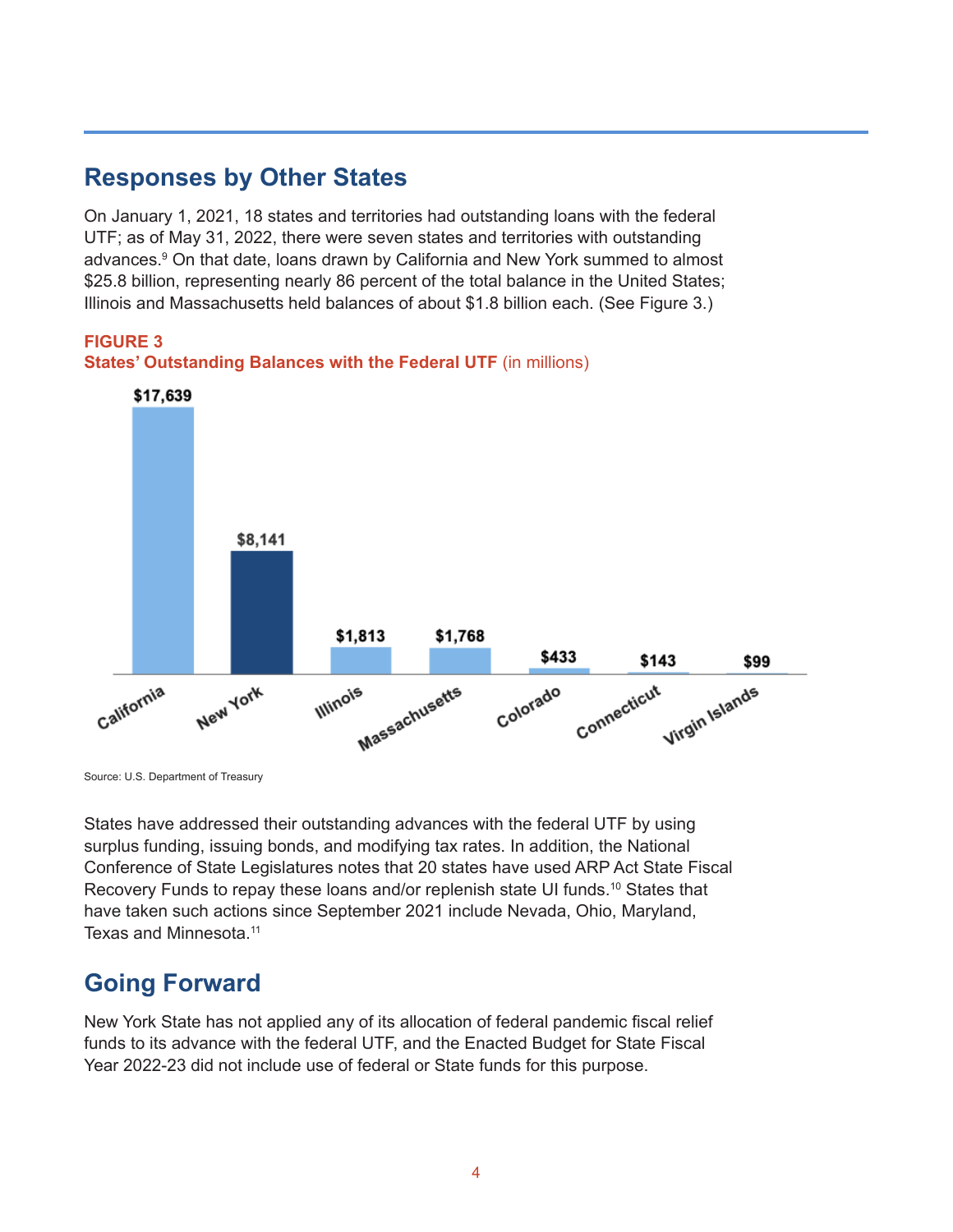<span id="page-5-0"></span>In 2022, State UI tax rates have remained at the highest levels allowed under law for the range of tax rates applied to employers, depending on their experience in the State's unemployment insurance system. If New York does not repay its outstanding advance by November 10, 2022, the federal UI tax rate will increase by 0.3 percent to 0.9 percent for 2022. (See Figure 4.) This would represent an additional annual federal tax payment of \$21 per employee; compared to 2020, the new rate would represent an increase in total tax payments of 30.5 percent for employers required to pay the highest UI tax rates and of 182.3 percent for those who currently pay the lowest rates. If New York continues to hold an outstanding balance on January 1, 2023, employers' federal tax rate will go up to 1.2 percent, representing an additional cost of \$42 per employee over current levels. This additional cost will increase by \$21 per year for each employee as long as New York retains an outstanding balance on November 10 in the relevant tax year.<sup>[12](#page-7-0)</sup>

#### **FIGURE 4 Unemployment Insurance Tax Rates in New York**

| <b>Levels</b> |               |                   |                                             |                    |                |  |
|---------------|---------------|-------------------|---------------------------------------------|--------------------|----------------|--|
| of Rates      | <b>Normal</b> | <b>Subsidiary</b> | <b>Re-employment</b><br><b>Service Fund</b> | <b>State Total</b> | <b>Federal</b> |  |
| 2020          |               |                   |                                             |                    |                |  |
| Highest       | 6.9%          | 0.925%            | 0.075%                                      | 7.9%               | 0.6%           |  |
| Lowest        | $0.0\%$       | 0.525%            | 0.075%                                      | $0.6\%$            |                |  |
| 2021          |               |                   |                                             |                    |                |  |
| Highest       | 8.9%          | 0.925%            | 0.075%                                      | $9.9\%$            | 0.6%           |  |
| Lowest        | 1.5%          | 0.525%            | 0.075%                                      | 2.1%               |                |  |
| 2022          |               |                   |                                             |                    |                |  |
| Highest       | 8.9%          | 0.925%            | 0.075%                                      | $9.9\%$            | 0.9%           |  |
| Lowest        | 1.5%          | 0.525%            | 0.075%                                      | 2.1%               |                |  |

Note: The federal rate for 2022 represents the potential and likely tax rate if the State's outstanding loan is not repaid by November 10, 2022. Sources: New York State Department of Labor; U.S. Department of Treasury; Office of the New York State Comptroller.

Given the increase in tax rates for employers at a time when economic recovery remains uncertain and growth lags in New York, the reduction or elimination of the State's loan from the federal UTF is essential. [Comptroller DiNapoli and others](https://web.osc.state.ny.us/press/docs/unemployment-insurance-trust-letter-states-request.pdf) have advocated for additional federal support in the form of extended interest waivers[.13](#page-7-0) In addition, State policy makers should consider whether available fiscal relief funds could be used to support the State's UI fund. Absent any significant action, the obligation to repay these federal advances and rebuild the UI fund balance to appropriate levels will present a daunting challenge that could potentially impede the State's overall economic recovery and prevent New York businesses from growing to the full extent of their capacity.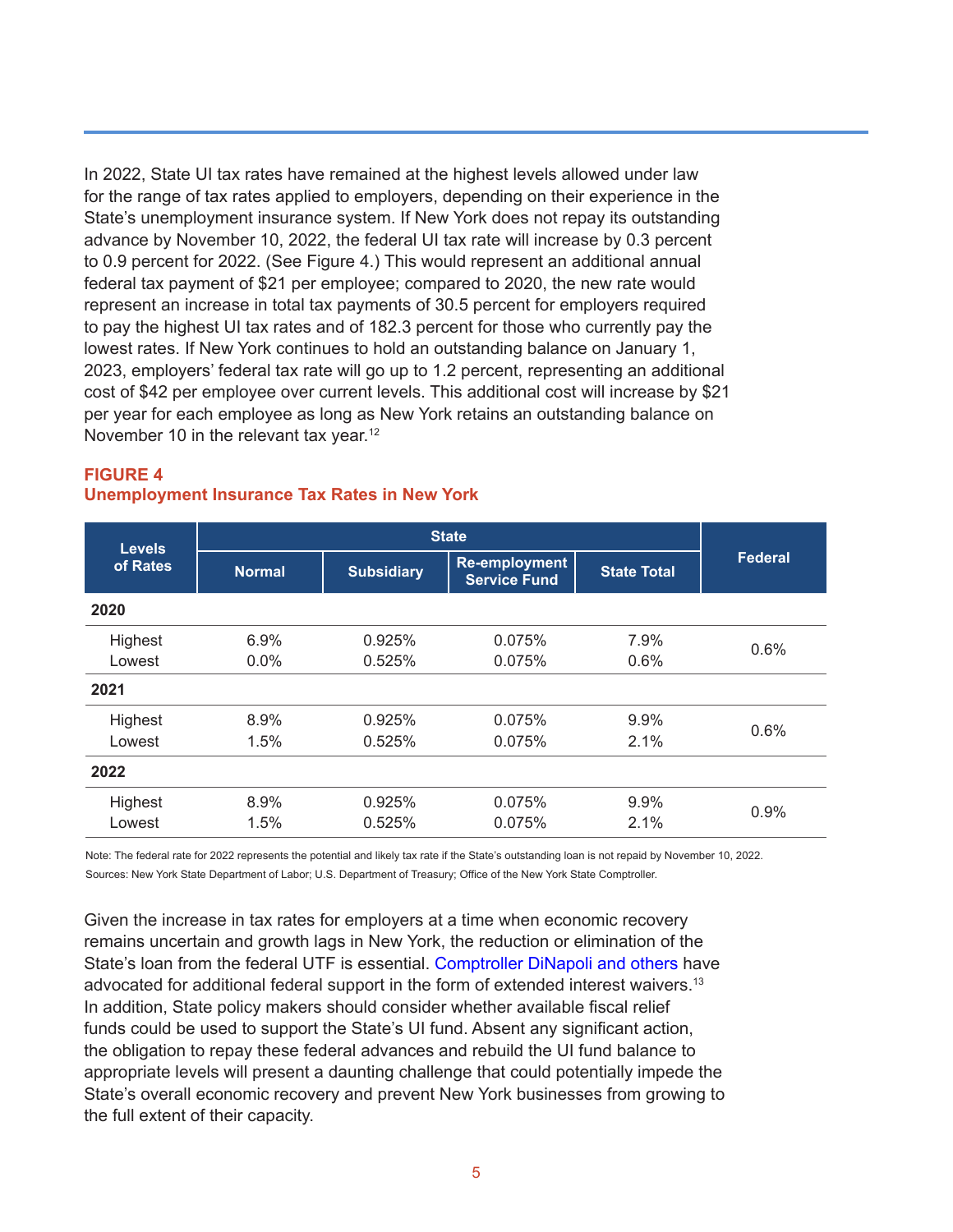# <span id="page-6-0"></span>**Endnotes**

- [1](#page-1-0) U.S. Department of Labor, *New York Historical Loans 2007 February 2022* (Excel spreadsheet provided by staff on April 11, 2022), and U.S. Department of Treasury, *Advances to State Unemployment Funds (Social Security Act Title XII)*, at [https://fiscaldata.treasury.gov/datasets/ssa-title-xii-advance-activities/advances](https://fiscaldata.treasury.gov/datasets/ssa-title-xii-advance-activities/advances-to-state-unemployment-funds-social-security-act-title-xii)[to-state-unemployment-funds-social-security-act-title-xii](https://fiscaldata.treasury.gov/datasets/ssa-title-xii-advance-activities/advances-to-state-unemployment-funds-social-security-act-title-xii). Following the Great Recession and the COVID-19 pandemic, repayments by New York State on its advances from the federal UTF have been much higher in the month of May than other months.
- [2](#page-2-0) U.S. Department of Treasury, *Advances to State Unemployment Funds (Social Security Act Title XII)*, at [https://fiscaldata.treasury.gov/datasets/ssa-title-xii-advance-activities/advances-to-state-unemployment](https://fiscaldata.treasury.gov/datasets/ssa-title-xii-advance-activities/advances-to-state-unemployment-funds-social-security-act-title-xii)[funds-social-security-act-title-xii.](https://fiscaldata.treasury.gov/datasets/ssa-title-xii-advance-activities/advances-to-state-unemployment-funds-social-security-act-title-xii)
- [3](#page-2-0) New York met the high unemployment provision for the deferral of interest payments under 20 CFR 606.41. See the Code of Federal Regulations at [https://www.ecfr.gov/on/2022-06-03/title-20/chapter-V/part-606/](https://www.ecfr.gov/on/2022-06-03/title-20/chapter-V/part-606/subpart-E/section-606.41) [subpart-E/section-606.41](https://www.ecfr.gov/on/2022-06-03/title-20/chapter-V/part-606/subpart-E/section-606.41).
- [4](#page-2-0) New York State Department of Labor, *Current Employment Statistics*, Total Nonfarm Employment (Seasonally Adjusted) for March 2022 compared to April 2020 (jobs recovered to date) and change in April 2020 compared to February 2020 (jobs lost), at [https://dol.ny.gov/current-employment-statistics-0.](https://dol.ny.gov/current-employment-statistics-0)
- [5](#page-2-0) New York State Department of Labor, *Seasonally Adjusted Labor Force Data NYS*, at [https://statistics.labor.](https://statistics.labor.ny.gov/lslaus.shtm) [ny.gov/lslaus.shtm](https://statistics.labor.ny.gov/lslaus.shtm).
- [6](#page-2-0) U.S. Department of Labor, Employment and Training Administration, *Unemployment Insurance Data*, at [https://oui.doleta.gov/unemploy/data\\_summary/DataSum.asp.](https://oui.doleta.gov/unemploy/data_summary/DataSum.asp)
- [7](#page-3-0) United States Code, Social Security Act, Section 1202 (loan repayment provisions). The U.S. Department of Labor informed the Secretary of the U.S. Treasury on May 7, 2020 that the State of New York requested the transfer of all available funds at the close of business each day from its account in the federal Unemployment Trust Fund to the Federal Unemployment Account (FUA) for repayment of its loan.
- [8](#page-3-0) U.S. Department of Labor, Employment and Training Administration, *Unemployment Insurance Data*, at [https://oui.doleta.gov/unemploy/data\\_summary/DataSum.asp;](https://oui.doleta.gov/unemploy/data_summary/DataSum.asp) ETA 2112 and ETA 5159, at [https://oui.doleta.](https://oui.doleta.gov/unemploy/DataDownloads.asp) [gov/unemploy/DataDownloads.asp;](https://oui.doleta.gov/unemploy/DataDownloads.asp) and, New York Historical Loans 2007 – Feb 2022 (Excel spreadsheet provided by staff on April 11, 2022).
- [9](#page-4-0) U.S. Department of Treasury, *Advances to State Unemployment Funds (Social Security Act Title XII)*, as of May 31, 2022, at [https://fiscaldata.treasury.gov/datasets/ssa-title-xii-advance-activities/advances-to](https://fiscaldata.treasury.gov/datasets/ssa-title-xii-advance-activities/advances-to-state-unemployment-funds-social-security-act-title-xii)[state-unemployment-funds-social-security-act-title-xii.](https://fiscaldata.treasury.gov/datasets/ssa-title-xii-advance-activities/advances-to-state-unemployment-funds-social-security-act-title-xii)
- [10](#page-4-0) As of April 18, 2022. See National Conference of State Legislatures, *ARPA State Fiscal Recovery Fund Allocations, Unemployment Trust Fund, April 18, 2022*, at [https://app.powerbi.com/view?r=eyJrIjoiMmQ2ND](https://app.powerbi.com/view?r=eyJrIjoiMmQ2NDRiNDYtN2NkZC00OTE2LThjYzQtYjAzNTE2ZDRjZWFiIiwidCI6IjM4MmZiOGIwLTRkYzMtNDEwNy04MGJkLTM1OTViMjQzMmZhZSIsImMiOjZ9) [RiNDYtN2NkZC00OTE2LThjYzQtYjAzNTE2ZDRjZWFiIiwidCI6IjM4MmZiOGIwLTRkYzMtNDEwNy04MGJk](https://app.powerbi.com/view?r=eyJrIjoiMmQ2NDRiNDYtN2NkZC00OTE2LThjYzQtYjAzNTE2ZDRjZWFiIiwidCI6IjM4MmZiOGIwLTRkYzMtNDEwNy04MGJkLTM1OTViMjQzMmZhZSIsImMiOjZ9) [LTM1OTViMjQzMmZhZSIsImMiOjZ9](https://app.powerbi.com/view?r=eyJrIjoiMmQ2NDRiNDYtN2NkZC00OTE2LThjYzQtYjAzNTE2ZDRjZWFiIiwidCI6IjM4MmZiOGIwLTRkYzMtNDEwNy04MGJkLTM1OTViMjQzMmZhZSIsImMiOjZ9) and [https://www.ncsl.org/research/fiscal-policy/arpa-state-fiscal](https://www.ncsl.org/research/fiscal-policy/arpa-state-fiscal-recovery-fund-allocations.aspx)[recovery-fund-allocations.aspx](https://www.ncsl.org/research/fiscal-policy/arpa-state-fiscal-recovery-fund-allocations.aspx). See also National Conference of State Legislatures (Emily Maher), *State ARPA Allocation Trends*, January 24, 2022, at [https://www.ncsl.org/research/fiscal-policy/state-arpa](https://www.ncsl.org/research/fiscal-policy/state-arpa-allocation-trends-magazine2022.aspx)[allocation-trends-magazine2022.aspx.](https://www.ncsl.org/research/fiscal-policy/state-arpa-allocation-trends-magazine2022.aspx)
- [11](#page-4-0) Nevada and Ohio used ARP fiscal recovery funding to pay off their outstanding loans with the federal government just prior to the expiration on September 6, 2021 of the waiver on accrual of interest. In Maryland, legislation passed in October 2021 required Governor Larry Hogan to deposit sufficient federal ARP Act relief funds into the state's UI trust fund towards lowering employers' tax rates in 2022 and 2023. The appropriation was also available for repayment of Maryland's outstanding loan with the federal UTF. In November 2021, legislation was enacted in Texas to use approximately \$7.2 billion of its \$15.8 billion allocation of federal fiscal recovery funds to retire the state's outstanding loan (\$5.9 billion) and replenish its UI fund for paying benefits. More recently, Minnesota governor Tim Walz signed legislation on April 29, 2022 to use \$2.7 billion to both repay the State's outstanding advance with the federal UTF and replenish its UI fund. See National Conference of State Legislatures, *ARPA State Fiscal Recovery Fund Allocations, Unemployment Trust Fund*, April 18, 2022, at [https://app.powerbi.com/view?r=eyJrIjoiMmQ2NDRiNDYt](https://app.powerbi.com/view?r=eyJrIjoiMmQ2NDRiNDYtN2NkZC00OTE2LThjYzQtYjAzNTE2ZDRjZWFiIiwidCI6IjM4MmZiOGIwLTRkYzMtNDEwNy04MGJkLTM1OTViMjQzMmZhZSIsImMiOjZ9) [N2NkZC00OTE2LThjYzQtYjAzNTE2ZDRjZWFiIiwidCI6IjM4MmZiOGIwLTRkYzMtNDEwNy04MGJkLTM](https://app.powerbi.com/view?r=eyJrIjoiMmQ2NDRiNDYtN2NkZC00OTE2LThjYzQtYjAzNTE2ZDRjZWFiIiwidCI6IjM4MmZiOGIwLTRkYzMtNDEwNy04MGJkLTM1OTViMjQzMmZhZSIsImMiOjZ9) [1OTViMjQzMmZhZSIsImMiOjZ9;](https://app.powerbi.com/view?r=eyJrIjoiMmQ2NDRiNDYtN2NkZC00OTE2LThjYzQtYjAzNTE2ZDRjZWFiIiwidCI6IjM4MmZiOGIwLTRkYzMtNDEwNy04MGJkLTM1OTViMjQzMmZhZSIsImMiOjZ9) Pennsylvania Capital-Star, *States, Including Pa., That Borrowed from Feds to Cover Unemployment Checks Now Owe Interest*, September 7, 2021, at [https://www.penncapital-star.com/](https://www.penncapital-star.com/government-politics/states-including-pa-that-borrowed-from-feds-to-cover-unemployment-checks-now-owe-interest) [government-politics/states-including-pa-that-borrowed-from-feds-to-cover-unemployment-checks-now-owe](https://www.penncapital-star.com/government-politics/states-including-pa-that-borrowed-from-feds-to-cover-unemployment-checks-now-owe-interest)[interest](https://www.penncapital-star.com/government-politics/states-including-pa-that-borrowed-from-feds-to-cover-unemployment-checks-now-owe-interest)/; EY (Ernst & Young), *Tax News Update, U.S. Edition*, October 4, 2021, at [https://taxnews.ey.com/](https://taxnews.ey.com/news/2021-1799-maryland-legislation-requires-the-governor-to-bolster-the-ui-trust-fund-balance-to-lower-the-sui-tax-rate-schedule-for-2022-and-2023-federal-ui-loan-balance-repaid-avoiding-futa-credit-reduction-in-2022)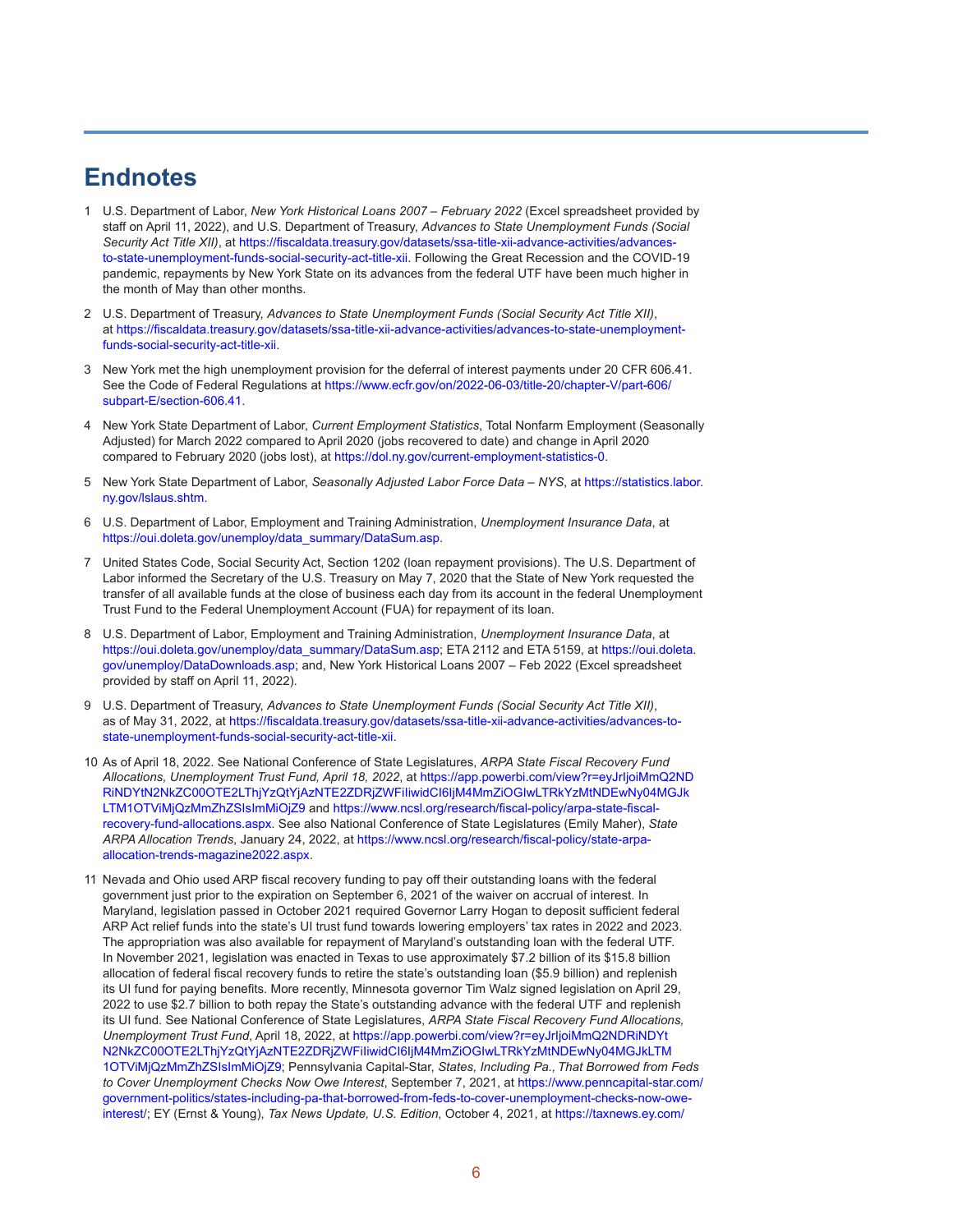<span id="page-7-0"></span>[news/2021-1799-maryland-legislation-requires-the-governor-to-bolster-the-ui-trust-fund-balance-to-lower](https://taxnews.ey.com/news/2021-1799-maryland-legislation-requires-the-governor-to-bolster-the-ui-trust-fund-balance-to-lower-the-sui-tax-rate-schedule-for-2022-and-2023-federal-ui-loan-balance-repaid-avoiding-futa-credit-reduction-in-2022)[the-sui-tax-rate-schedule-for-2022-and-2023-federal-ui-loan-balance-repaid-avoiding-futa-credit-reduction](https://taxnews.ey.com/news/2021-1799-maryland-legislation-requires-the-governor-to-bolster-the-ui-trust-fund-balance-to-lower-the-sui-tax-rate-schedule-for-2022-and-2023-federal-ui-loan-balance-repaid-avoiding-futa-credit-reduction-in-2022)[in-2022;](https://taxnews.ey.com/news/2021-1799-maryland-legislation-requires-the-governor-to-bolster-the-ui-trust-fund-balance-to-lower-the-sui-tax-rate-schedule-for-2022-and-2023-federal-ui-loan-balance-repaid-avoiding-futa-credit-reduction-in-2022) Maryland Department of Labor, *Governor Larry Hogan Issues Executive Order to Waive Charging of COVID-19 Unemployment Insurance Benefits to Employers*, December 10, 2020, at [https://www.dllr.state.](https://www.dllr.state.md.us/whatsnews/uiexprateeo.shtml) [md.us/whatsnews/uiexprateeo.shtml;](https://www.dllr.state.md.us/whatsnews/uiexprateeo.shtml) Texas Workforce Commission, *Texas Pays Off Loan from Federal Unemployment Account*, November 9, 2021, at [https://www.uwcstrategy.org/texas-pays-off-loan-from-federal](https://www.uwcstrategy.org/texas-pays-off-loan-from-federal-unemployment-account/)[unemployment-account/](https://www.uwcstrategy.org/texas-pays-off-loan-from-federal-unemployment-account/); and Minnesota Legislature, *House passes bill to replenish UI trust fund, provide checks to frontline workers*, April 25, 2022, at [https://www.house.leg.state.mn.us/sessiondaily/Story/17402.](https://www.house.leg.state.mn.us/sessiondaily/Story/17402)

- [12](#page-5-0) New York State Department of Labor, *Unemployment Insurance Rate Information*, at [https://dol.ny.gov/](https://dol.ny.gov/unemployment-insurance-rate-information) [unemployment-insurance-rate-information](https://dol.ny.gov/unemployment-insurance-rate-information) (2022); U.S. Department of Treasury, *State Unemployment Insurance Trust Fund Solvency Report 2022*, April 2022, at [https://oui.doleta.gov/unemploy/docs/](https://oui.doleta.gov/unemploy/docs/trustFundSolvReport2022.pdf) [trustFundSolvReport2022.pdf](https://oui.doleta.gov/unemploy/docs/trustFundSolvReport2022.pdf); and Office of the New York State Comptroller, *Unemployment Insurance Trust Fund: Challenges Ahead*, September 2021, at [https://www.osc.state.ny.us/files/reports/pdf/unemployment](https://www.osc.state.ny.us/files/reports/pdf/unemployment-insurance-trust-fund.pdf)[insurance-trust-fund.pdf](https://www.osc.state.ny.us/files/reports/pdf/unemployment-insurance-trust-fund.pdf).
- [13](#page-5-0) Governing and Chicago Tribune (Dan Petrella), *8 States Ask for Freeze on Unemployment Benefits Loan Interest*, December 15, 2021, at [https://www.governing.com/work/8-states-ask-for-freeze-on-unemployment](https://www.governing.com/work/8-states-ask-for-freeze-on-unemployment-benefits-loan-interest)[benefits-loan-interest](https://www.governing.com/work/8-states-ask-for-freeze-on-unemployment-benefits-loan-interest); letter from New York State Senate and Assembly members to Majority Leader Charles Schumer, September 17, 2021, at [https://www.nysenate.gov/sites/default/files/article/attachment/](https://www.nysenate.gov/sites/default/files/article/attachment/final_ui_extension_letter.pdf) [final\\_ui\\_extension\\_letter.pdf](https://www.nysenate.gov/sites/default/files/article/attachment/final_ui_extension_letter.pdf); U.S. Senate Bill 3760, *Continued Waiver of Interest on State Unemployment Loans during the Pandemic Act*, introduced March 3, 2022, at [https://www.congress.gov/bill/117th-congress/](https://www.congress.gov/bill/117th-congress/senate-bill/3760/text) [senate-bill/3760/text;](https://www.congress.gov/bill/117th-congress/senate-bill/3760/text) and, National Association of State Workforce Agencies (NASWA), *Letter of Support for Congressmen Davis' Interest Waiver for UI Trust Funds Proposal*, January 20, 2022, at [https://www.naswa.](https://www.naswa.org/government-relations/congressional-testimony/letter-of-support-for-congressman-davis-interest) [org/government-relations/congressional-testimony/letter-of-support-for-congressman-davis-interest](https://www.naswa.org/government-relations/congressional-testimony/letter-of-support-for-congressman-davis-interest).